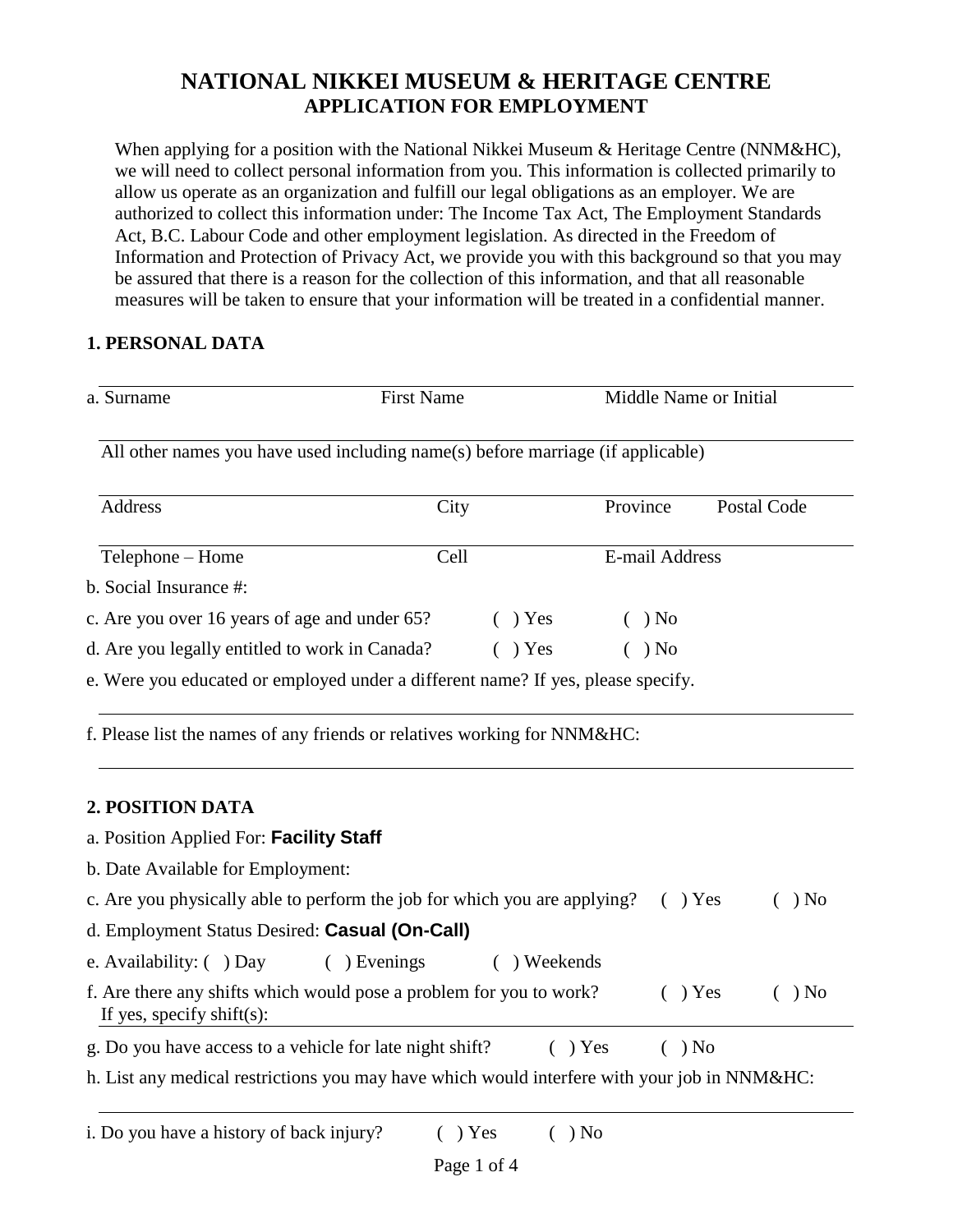#### **3. SKILLS AND LANGUAGE PROFICIENCY** (Check only those that apply)

a. Languages

| English - Spoken  | $( )$ Fluent | ( ) Moderate ( ) Little |            | $( )$ None |
|-------------------|--------------|-------------------------|------------|------------|
| - Written         | $( )$ Fluent | ( ) Moderate            | ( ) Little | $( )$ None |
| French - Spoken   | $( )$ Fluent | ( ) Moderate ( ) Little |            | $( )$ None |
| - Written         | $( )$ Fluent | ( ) Moderate ( ) Little |            | $( )$ None |
| Japanese - Spoken | $( )$ Fluent | ( ) Moderate ( ) Little |            | $( )$ None |
| - Written         | $( )$ Fluent | ( ) Moderate ( ) Little |            | $( )$ None |
| Other Languages:  |              |                         |            |            |

b. Other special skills:

## **4. REFFERRAL SOURCE**

What prompted you to apply to NNM&HC?

- ( ) Newspaper Ad (Which newspaper?: )
- ( ) Employee Referral ( ) Job Fair
- ( ) Professional Journal (Specify: )
- ( ) Employment Agency ( ) Web Page
- ( ) Employment Line
- ( ) Other:

# **5. EDUCATION**

| <b>EDUCATION</b>                                      | Name of Institution | Course of Study | Completed<br>Yes or No | Dates<br>Attended | Degree/Diploma<br>Obtained |
|-------------------------------------------------------|---------------------|-----------------|------------------------|-------------------|----------------------------|
| High School/Last<br>Secondary School                  |                     |                 |                        |                   |                            |
| College/Technical or<br>Vocational                    |                     |                 |                        |                   |                            |
| University                                            |                     |                 |                        |                   |                            |
|                                                       |                     |                 |                        |                   |                            |
| <b>Formal Trade</b><br>Certificate/<br>Apprenticeship |                     |                 |                        |                   |                            |
| Other                                                 |                     |                 |                        |                   |                            |
|                                                       |                     |                 |                        |                   |                            |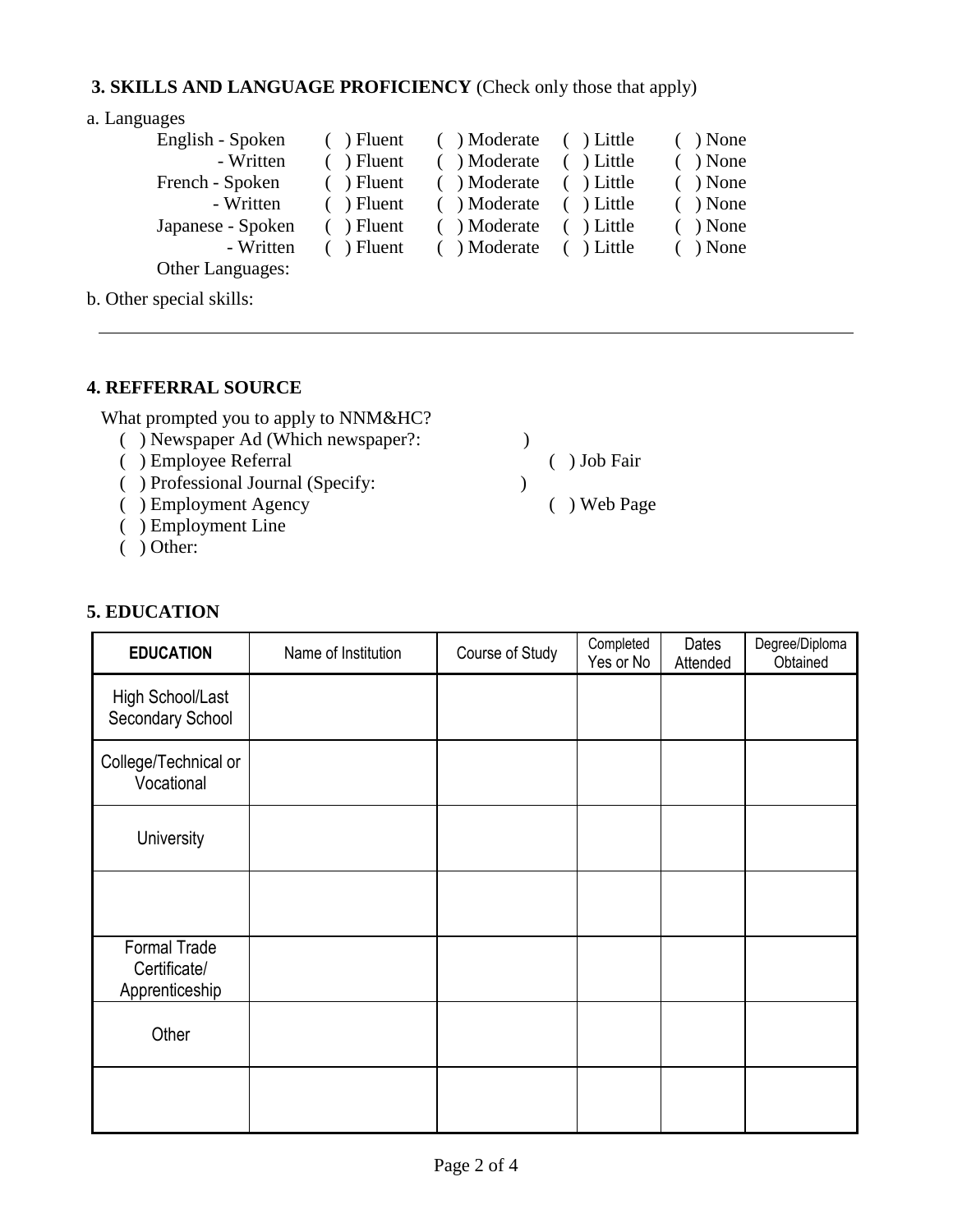# **6. EMPLOYENT HISTORY** (Please list your last 3 employers beginning with your current or most recent employer)

| a. Name of Organization                                             |                     |                     |                     |
|---------------------------------------------------------------------|---------------------|---------------------|---------------------|
| Address                                                             |                     | <b>Phone Number</b> |                     |
| Name of Supervisor                                                  | Title               | <b>Phone Number</b> |                     |
| <b>Your Position Title</b>                                          | <b>Start Date</b>   | <b>End Date</b>     | <b>Final Salary</b> |
| Employment Status: () Full-Time () Part-Time () Casual () Temporary |                     |                     |                     |
| Brief Description of Job<br>Duties:                                 |                     |                     |                     |
| Reason for Leaving:                                                 |                     |                     |                     |
| b. Name of Organization                                             |                     |                     |                     |
| Address                                                             | <b>Phone Number</b> |                     |                     |
| Name of Supervisor                                                  | Title               | <b>Phone Number</b> |                     |
| <b>Your Position Title</b>                                          | <b>Start Date</b>   | <b>End Date</b>     | <b>Final Salary</b> |
| Employment Status: () Full-Time () Part-Time () Casual () Temporary |                     |                     |                     |
| Brief Description of Job<br>Duties:                                 |                     |                     |                     |
| Reason for Leaving:                                                 |                     |                     |                     |
| c. Name of Organization                                             |                     |                     |                     |
| Address                                                             |                     | <b>Phone Number</b> |                     |
| Name of Supervisor                                                  | Title               | Phone Number        |                     |
| <b>Your Position Title</b>                                          | <b>Start Date</b>   | <b>End Date</b>     | <b>Final Salary</b> |
| Employment Status: () Full-Time () Part-Time () Casual () Temporary |                     |                     |                     |
| Brief Description of Job<br>Duties:                                 |                     |                     |                     |
| Reason for Leaving:                                                 |                     |                     |                     |